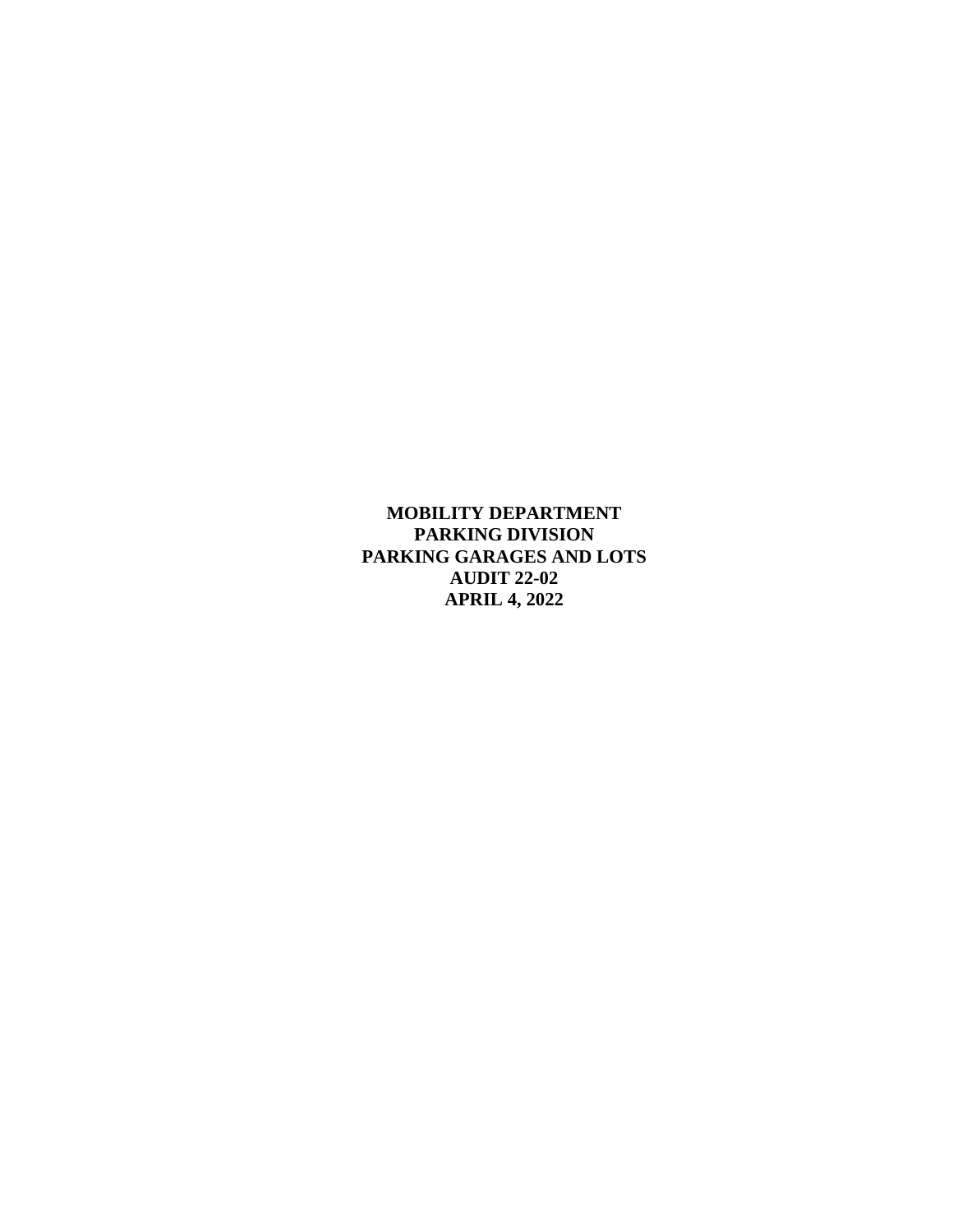**Internal Audit Department**





315 E. Kennedy Boulevard Tampa, Florida 33602 Office (813) 274-7159

April 4, 2022

Honorable Jane Castor Mayor, City of Tampa 1 City Hall Plaza Tampa, Florida

RE: Parking Garages and Lots, Audit 22-02

Dear Mayor Castor:

Attached is the Internal Audit Department's report on Parking Garages and Lots.

We thank the management and staff of Mobility Department's Parking Division for their cooperation and assistance during this audit.

Sincerely,

/s/ Christine Glover

Christine Glover Internal Audit Director

cc: John Bennett, Chief of Staff Jean Duncan, Infrastructure & Mobility Administrator Dennis Rogero, Chief Financial Officer Gina Grimes, City Attorney Vik Bhide, Mobility Director Fed Revolte, Parking Manager

**315 E. Kennedy Blvd** • **Tampa, Florida 33602** • **(813) 274-7159**

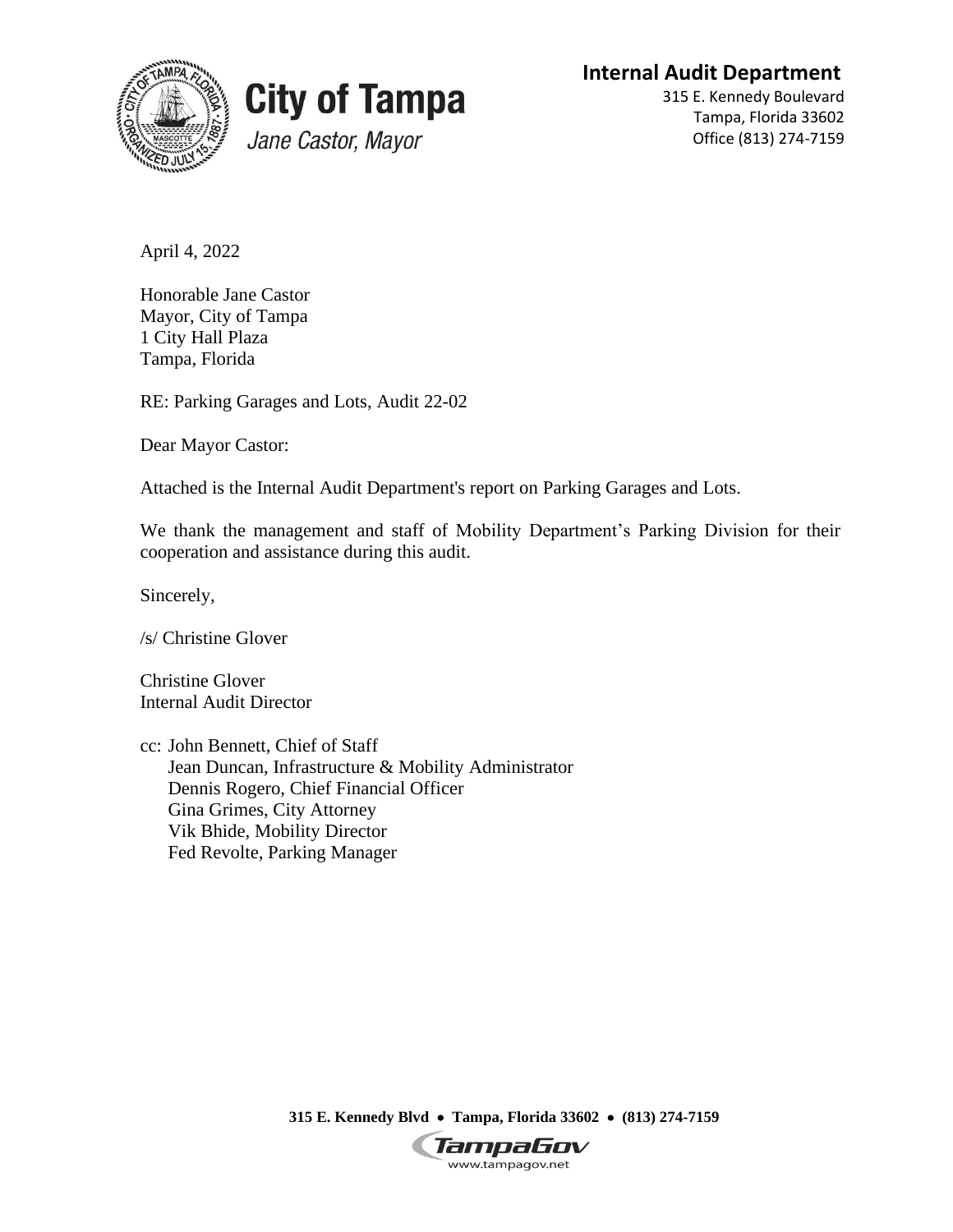### **MOBILITY DEPARTMENT PARKING DIVISION PARKING GARAGES AND LOTS AUDIT 22-02 APRIL 4, 2022**

/s/ Stephen Mhere \_\_\_\_\_\_\_\_\_\_\_\_\_\_\_\_\_\_\_\_\_\_\_\_\_\_\_\_\_\_\_\_\_\_\_\_\_\_\_

Senior Auditor

/s/ Christine Glover

\_\_\_\_\_\_\_\_\_\_\_\_\_\_\_\_\_\_\_\_\_\_\_\_\_\_\_\_\_\_\_\_\_\_\_\_\_\_\_ Audit Director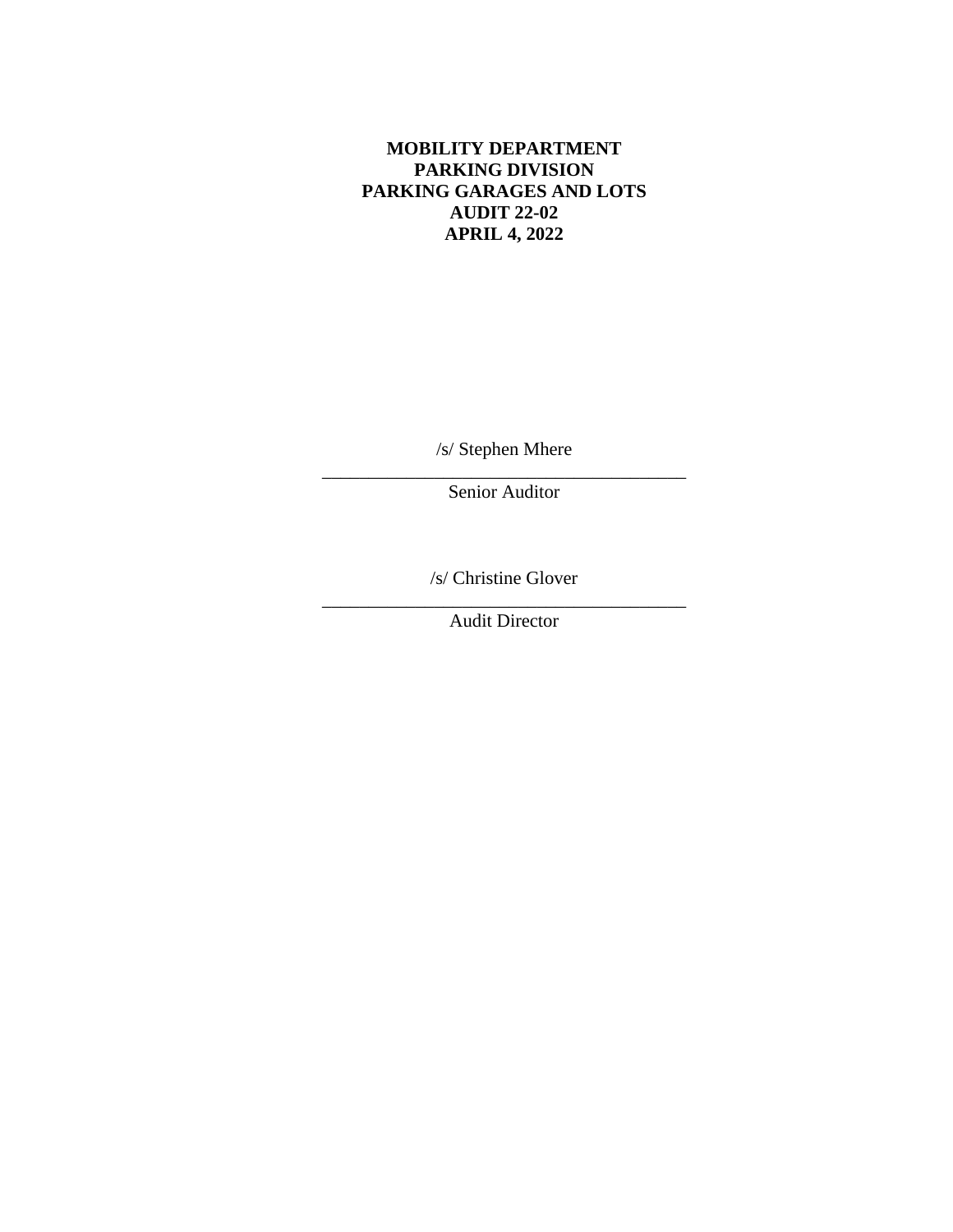#### **MOBILITY DEPARTMENT PARKING DIVISION PARKING GARAGES AND LOTS AUDIT 22-02**

#### **BACKGROUND**

The Parking Division (Division), part of the Mobility Department, is responsible for developing parking policy and operating public parking in the City of Tampa (COT). COT owns 10 parking garages in downtown Tampa, Ybor City, and the Channel District. The Division endeavors to offer quality parking service by providing the public with all its parkingrelated needs. As of December 2021, the Division had 69 full-time equivalent positions, 11 of which were vacant. Revenues from regular parking operations for FY 2020 and 2021, shown in Figure 1 below, were \$14,546,795 million and \$18,517,199 million, respectively.



*Source: Auditor visualization of T2 Flex and Oracle system data provided by Parking Division*

### **STATEMENT OF OBJECTIVES**

This audit was conducted in accordance with the Internal Audit Department's FY 2022 Audit Agenda. The objectives of this audit were to ensure that:

- 1. The system of internal controls for validated parking, parking revenue accounting, as well as policies and procedures, are adequate.
- 2. Garages are of sound structural integrity for public safety purposes.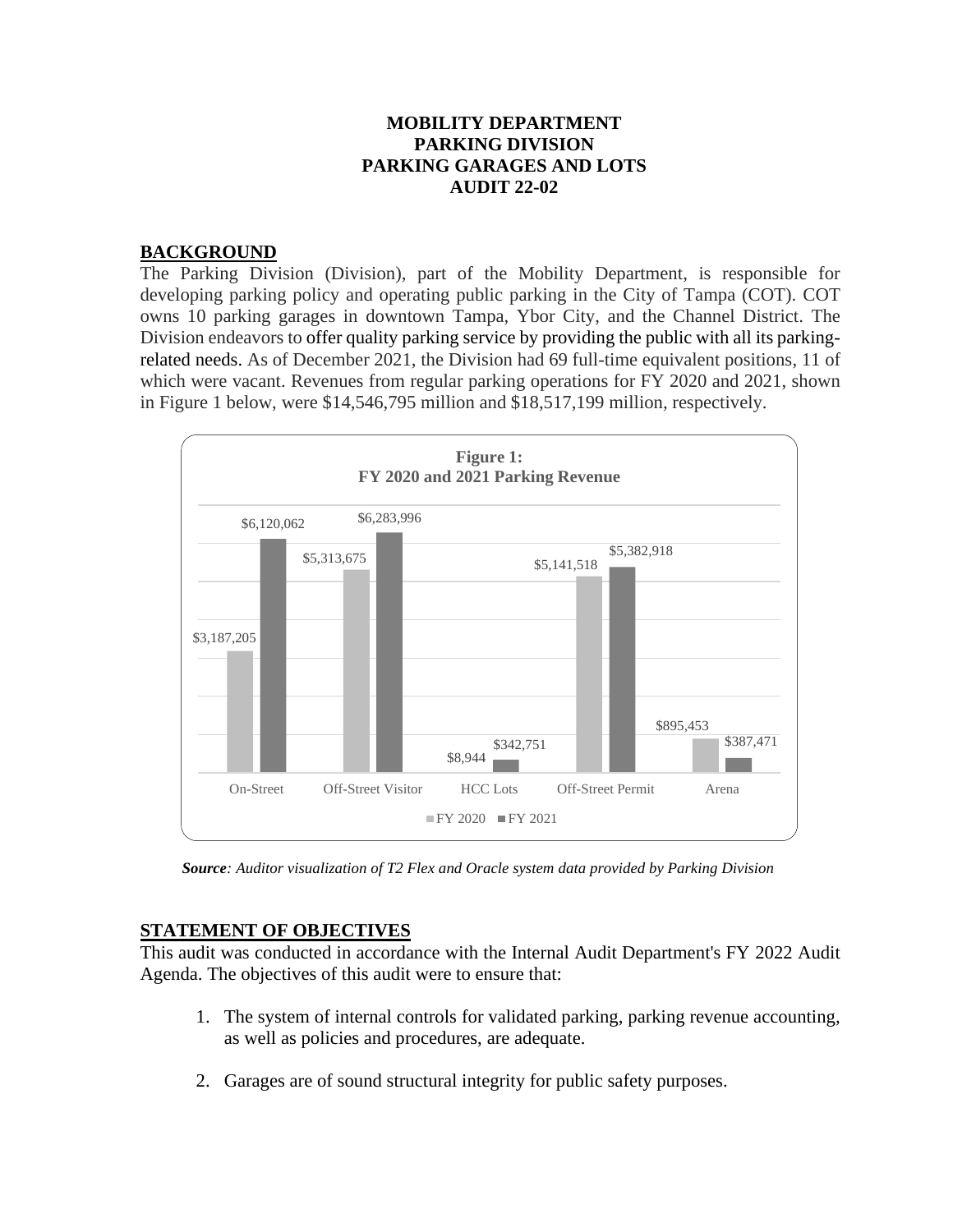- 3. Parking activities comply with relevant COT ordinances as well as state and federal statutes.
- 4. Performance metrics are accurate, relevant, and verifiable.

### **STATEMENT OF SCOPE**

The audit period covered Division activities that occurred in FY 2020 and 2021. We also reviewed some activities in prior years that affected activities in the audit period. Tests were performed to determine whether the Parking Division was fulfilling its stated duties and responsibilities in an effective and efficient manner. Original records and copies were used as evidence and verified through observation and physical examination. Our work excluded onstreet parking, a functional area of the Parking Division assessed in a separate audit.

## **STATEMENT OF METHODOLOGY**

To accomplish the objectives of this audit, we took the following steps:

- Evaluated internal controls related to core activities, including a review of policies and procedures documentation, parking citation processing, and inventory management procedures.
- Analyzed revenue accounting processing for revenue recorded and processed through the T2 Flex and Oracle systems.
- Interviewed management to gain an understand of the perspective it has on the risk of fraud in parking operations.
- Reviewed documentation from COT's Revenue & Finance to determine if appropriate tax generated from parking revenue was remitted to the State of Florida.
- Toured garages and lots to observe how customers navigate the process to park their vehicles as well as verify availability and adequacy of accessible parking.
- Reviewed the T2 Flex application to determine reliability of its data processing following a system upgrade.
- Assessed the accuracy, verifiability, and relevance of performance metrics by identifying the original source or systems of record for metrics reported, and testing the reliability of the data generating the metrics.

### **STATEMENT OF AUDITING STANDARDS**

We conducted this performance audit in accordance with generally accepted government auditing standards. Those standards require that we plan and perform the audit to obtain sufficient, appropriate evidence to provide a reasonable basis for our findings and conclusions based on our audit objectives. We believe that the evidence obtained provides a reasonable basis for our findings and conclusions based on our audit objectives.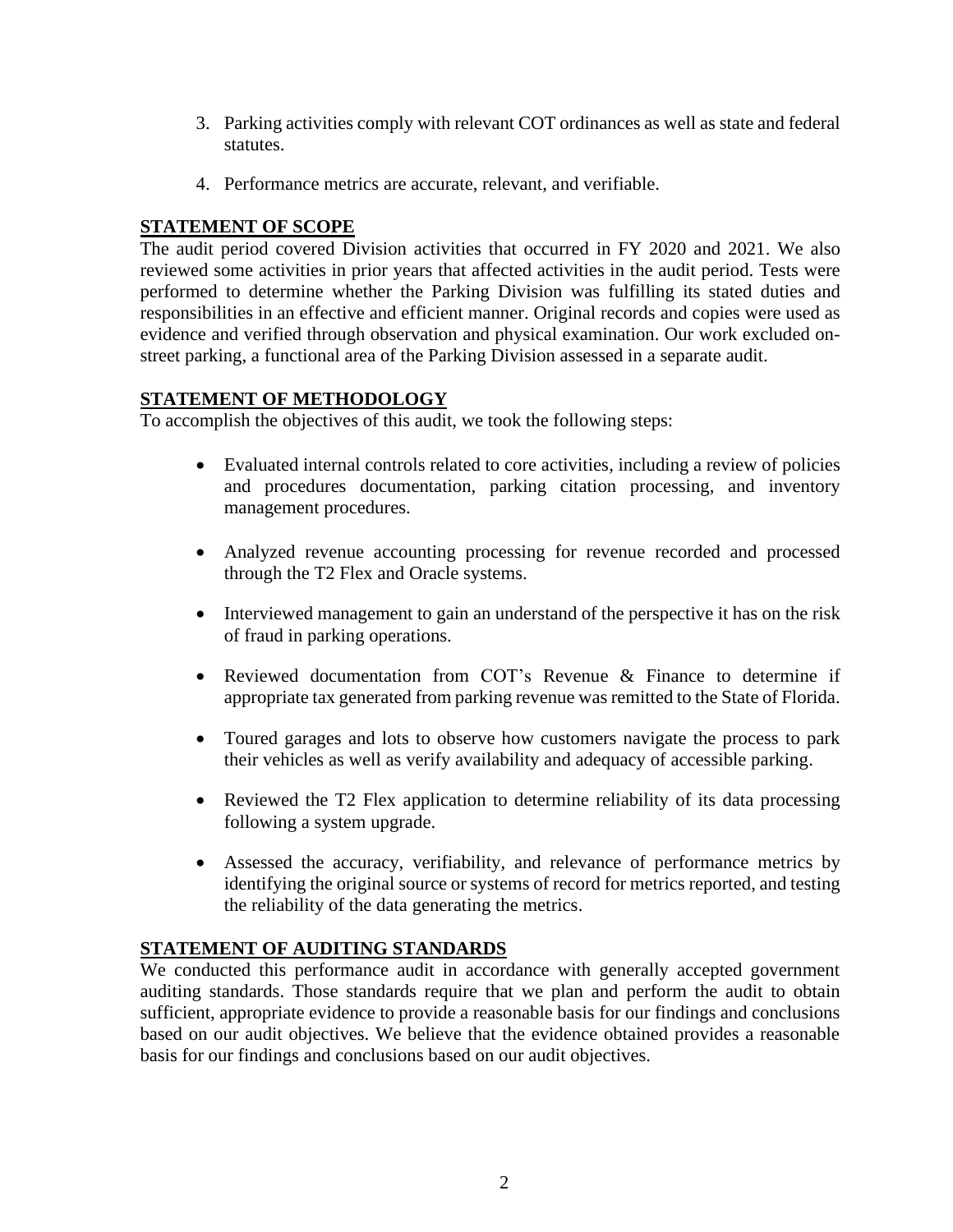# **NOTEWORTHY ACCOMPLISHMENTS**

The Parking Division has upgraded parking equipment to a state-of-the-art parking management system in seven garages. The new technology offers pay-in-lane technology as well as seamless license plate recognition capability that allows drivers to exit parking facilities without stopping to pay. The technology allows real-time centralized processing of parking data, giving the Division the ability to manage assets more efficiently and effectively.

The Division has also implemented frictionless parking in two garages. Frictionless parking is an automated solution that allows entering garages without stopping to obtain a ticket and exiting without interacting with parking equipment. This technology improvement enables the public to use mobile apps on their phones to pay for parking, eliminating parking process bottlenecks at entrances and exits.

### **AUDIT CONCLUSIONS**

Based upon the test work performed and the audit findings noted below, we conclude that:

- 1. The system of internal controls for validated parking and parking revenue accounting are adequate. However, consistency of information disseminated in documents hosted on various pages on the COT website, including policies and procedures, could be improved.
- 2. Garages are of sound structural integrity for public safety purposes.
- 3. For the most part, parking activities comply with relevant COT ordinances as well as state and federal statutes. However, we found instances where compliance with the Americans with Disabilities Act (ADA) could be improved.
- 4. Performance metrics are accurate, relevant, and verifiable.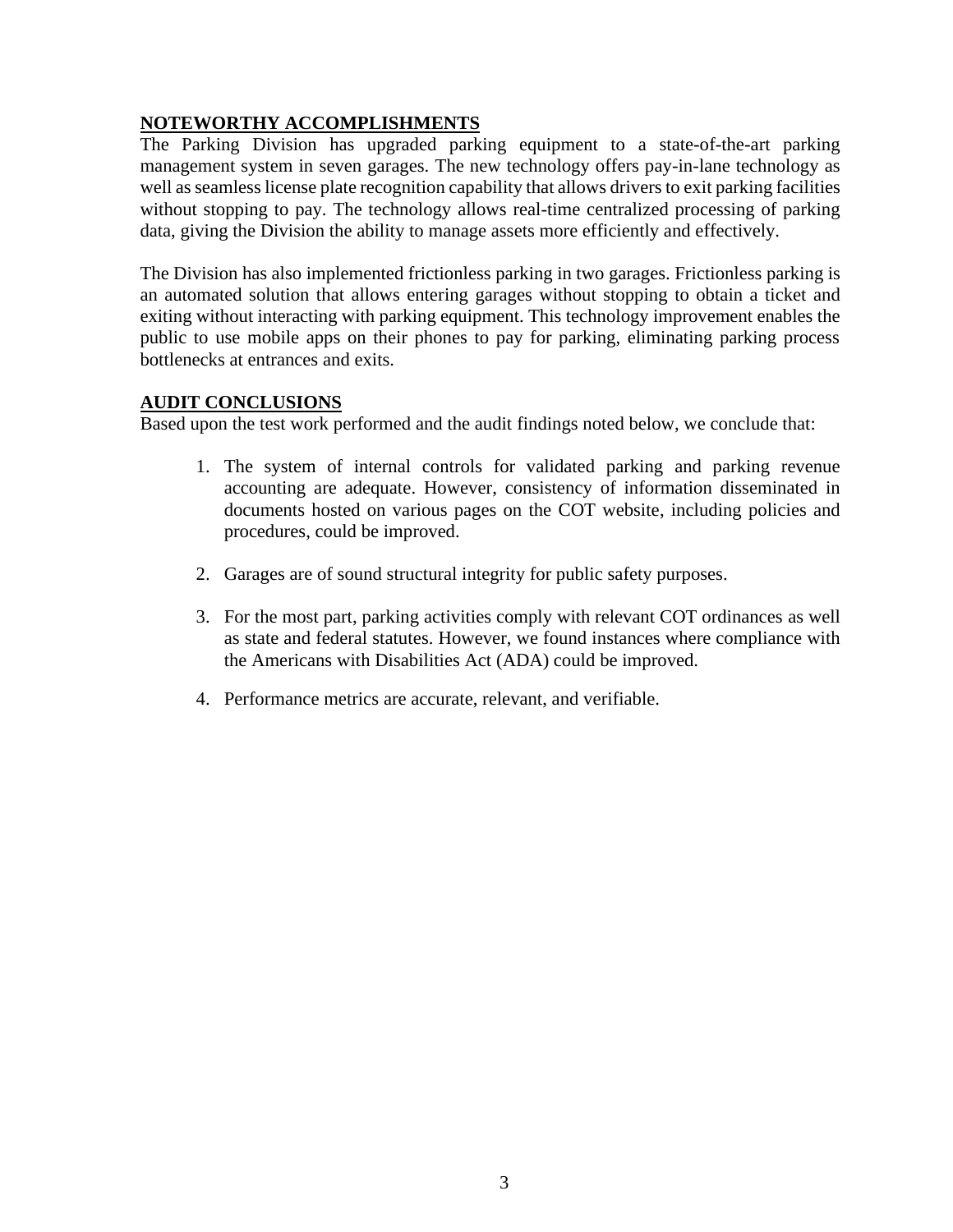### **ACCESSIBLE PARKING**

STATEMENT OF CONDITION: COT's parking garages and lots are designed to accommodate people with disabilities. However, Pierce Street Parking Lot, which has 55 parking spaces, does not have spaces designated for disabled parking. Also, Selmon Expressway Lot 2, which has 160 parking spaces, does not have sufficient accessible parking. It only has accessible parking for five, which does not meet the minimum requirements specified in ADA Accessibility Standards.

| <b>Total Number of Parking Spaces</b> | <b>Minimum Number of Required</b> |
|---------------------------------------|-----------------------------------|
| <b>Provided in Parking Facility</b>   | <b>Accessible Parking Spaces</b>  |
| 1 to 25                               |                                   |
| 26 to 50                              |                                   |
| 51 to 75                              | 3                                 |
| 76 to 100                             | 4                                 |
| 101 to 150                            | 5                                 |
| 151 to 200                            | 6                                 |
| 201 to 300                            |                                   |
| 301 to 400                            | 8                                 |
| 401 to 500                            | 9                                 |
| 501 to 1000                           | 2 percent of total                |
| 1001 and over                         | 20, plus 1 for each 100, or       |
|                                       | fraction thereof, over 1000       |

CRITERIA: ADA Accessibility Standards require accessible parking as specified below.

Source: United States Access Board: *<https://www.access-board.gov/ada/#ada-208>*

CAUSE: Noncompliance with ADA Accessibility Standards was a result of error or oversight.

EFFECT OF CONDITION: Unavailability of accessible parking is a violation of state and federal statutes and can result in lawsuits against COT.

RECOMMENDATION 1: The Division must provide accessible parking in all garages and lots, allocating the appropriate number of spaces in accordance with requirements of ADA Accessibility Standards.

MANAGEMENT RESPONSE: Agree – Parking will ensure all facilities have the adequate ADA spaces.

TARGET IMPLEMENTATION DATE: Implemented.